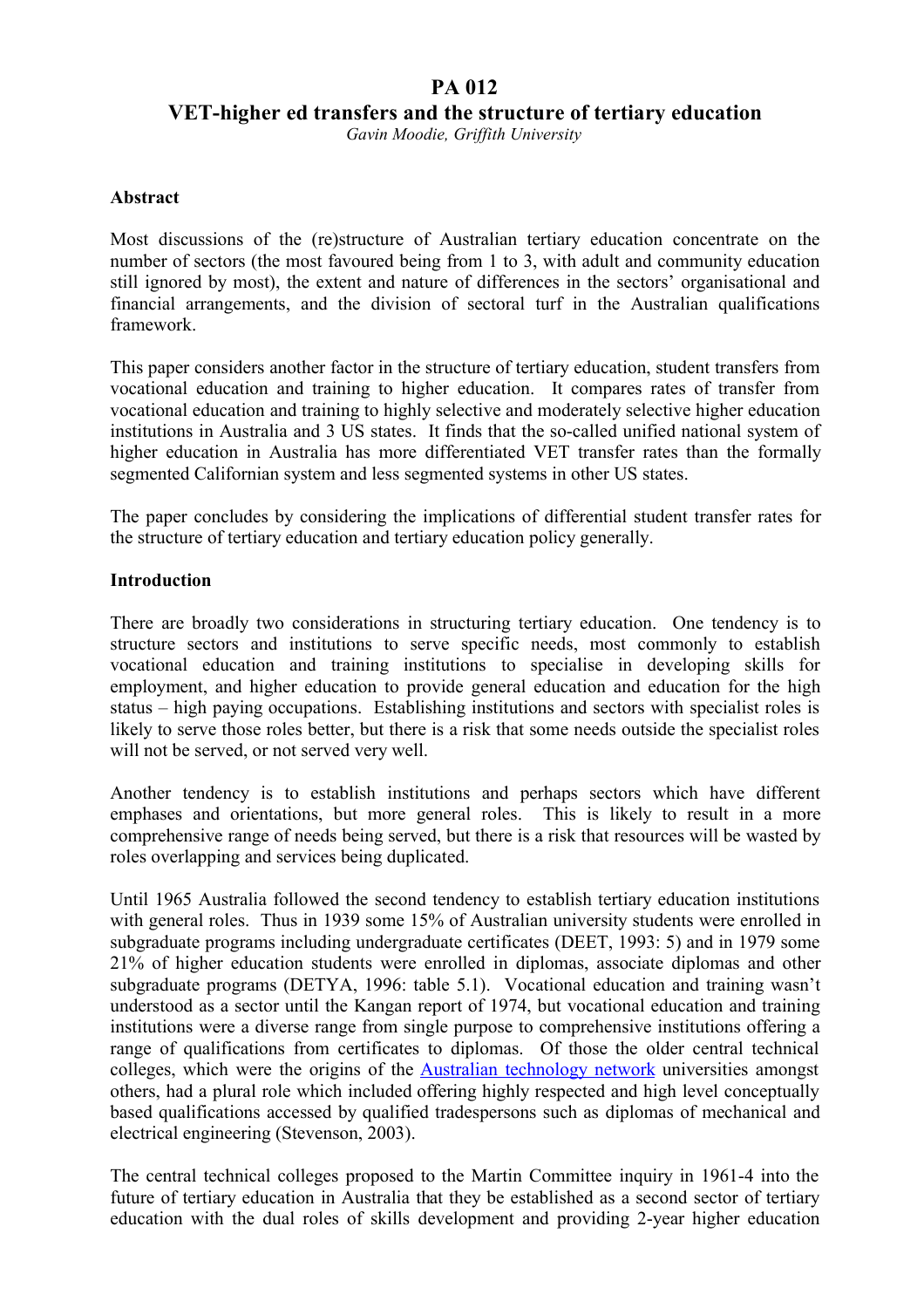programs, associate diplomas and diplomas. The Menzies Government on the recommendation of education minister John Gorton declined to adopt this proposal, preferring to establish advanced education as a second sector of higher education (Davis, 1989), and by implication having vocational education and training specialise in its skills development role.

Since then Australia, like much of continental Europe, has established a specialised skills development role for its vocational education and training sector, with Kangan (1974) drawing attention to vocational education and training's role in further education, but with the Australian national training authority (2003a) specifying the sector as 'industry-led'.

In contrast Aotearoa New Zealand, the UK, many Canadian provinces and many US states have continued vocational education and training's more general role. The great expansion of higher education following WWII lead to many US states formalising part of vocational education and training's general role as providing the first two years of higher education, known generically as short-cycle higher education (Furth, 1973). The UK Blair government is proposing a considerable expansion of higher education through short-cycle programs (foundation degrees) offered by vocational education and training institutions (Secretary of State for Education and Skills, 2003: paras 3.21, 5.17).

Since assuming his portfolio the Australian minister for education, science and training has consistently proposed that vocational education and training adopt a similar role in providing short cycle higher education (Nelson, 2002a, 2002b) without acknowledging the change in orientation this would entail for a sector that has specialised in skills development for over 30 years.

### **Australian transfer rates**

If vocational education and training is to have a significant role in providing short cycle higher education it is necessary for there to be strong provisions for students to transfer to long cycle and higher level programs lest they be trapped in the sector in which they first enrol. This paper compares rates of student transfer from vocational education and training in Australia with those of 3 US states.

The absolute level of student transfers isn't so interesting, since one would expect transfer rates to reflect sectors' roles in the jurisdictions being compared. In jurisdictions like Australia which has a relatively specialised vocational education and training sector one would expect little student and credit transfer to higher education. Low transfer rates would indicate that institutions and sectors were well differentiated from each other, and that this was well understood by students and other clients. In other words, low transfer rates would indicate the success of a policy of differentiating institutions and sectors. Conversely, one would expect a high rate of students transferring from vocational education and training to higher education whether the sectors aren't so specialised and clearly differentiated, and especially where vocational education and training has a formal and significant role in providing short cycle higher education.

More interesting are the differences in transfer rates between different types of receiving institutions. The table below shows that the group of 8 highly selective Australian higher education institutions admitted 2% of their bachelor students on the basis of a vocational education and training qualification, while the other moderately selective institutions admitted four times as many students on the basis of vocational education and training qualifications.

#### **Table 1: proportion of undergraduate commencing students at the group of 8 Australian highly selective and other moderately selective universities who were admitted on the basis of a vocational education and training qualification, 2001**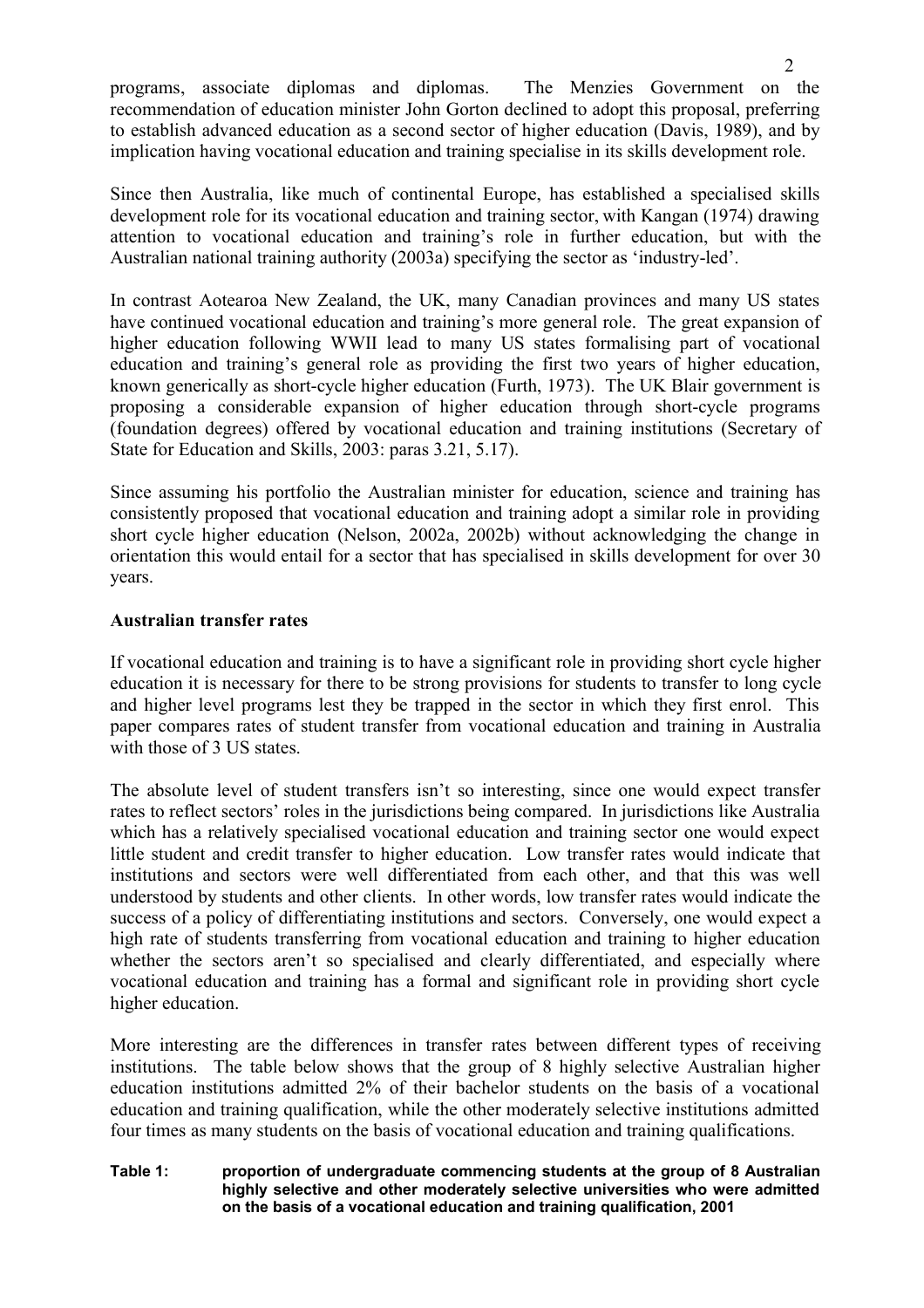| Segment                 | <b>Admitted on basis</b><br>of VET | <b>Total bachelor</b><br>commencers | % of commencers<br>who are transfers |
|-------------------------|------------------------------------|-------------------------------------|--------------------------------------|
| Group of 8 universities | .028                               | 45,359                              | $2\%$                                |
| Other universities      | 0,662                              | 131,745                             | 8%                                   |
| TOTAI                   | .690                               | 177.104                             | $7\%$                                |

*Source: DEST (2002)* Higher education student statistics, 2001.

These differential transfer rates are now compared with differential transfer rates for three US states. In two of the three states examined the transfer rates are much higher than Australia's. In the third state it is much lower. But in all the states examined the differences in transfer rates between the highly selective and moderately selective institutions are much less than in Australia.

# **Comparisons with 3 US states**

Transfer rates are considered for California, Colorado and Texas. These states, in common with many other US states, emphasise vocational education and training's role in providing short-cycle higher education. While they have prominent private institutions, most of these states' higher education is provided by public institutions. They also have strong higher education coordinating commissions that produce good data on students transfers. Beyond that, there is no justification for choosing these states rather than a dozen others which could offer equally informative, although different comparisons.

# *California*

California has perhaps the best developed and best known segmented tertiary education system in the US. Direct admission to the research-intensive University of California is restricted to the top 12.5% of all California high school graduates, and admission to the comprehensive California State University is restricted to the top 33% of California school-leavers (Douglass, 2000: 4). The open access California community college system (its vocational education and training sector) is therefore very important in providing access to higher education.

The table below shows that 6.5% of students at the highly selective University of California transferred from vocational education and training and that 13% of students at the moderately selective California State University were transfer students. While the moderately selective university had more transfer students, it had only twice as many transfer students than the highly selective university.

#### **Table 2: proportion of students at the highly selective University of California and the moderately selective California State University who transferred from a community college, 1998-99**

| Segment                     | Number of<br>transfers | Total u/grad<br>enrolments | % of u/grad enrolments<br>who are transfers |
|-----------------------------|------------------------|----------------------------|---------------------------------------------|
| University of California    | 10,161                 | 155,412                    | $6.5\%$                                     |
| California State University | 44,989                 | 336,803                    | 13%                                         |
| <b>TOTAL</b>                | 59,906                 | 492,215                    | $12\%$                                      |

*Source: California Postsecondary Education Commission (1998)* Factsheet 98-1

*Colorado*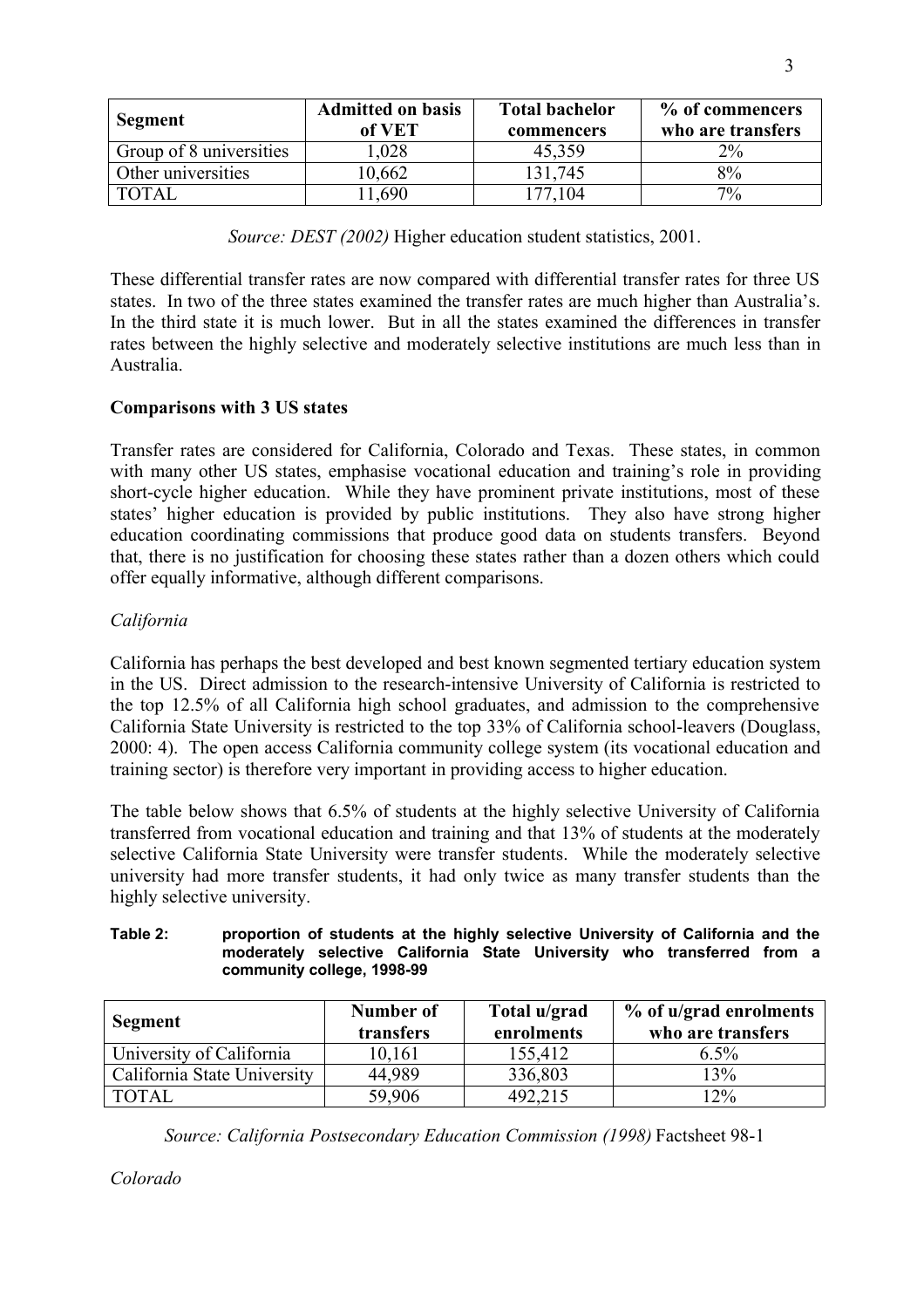Colorado is another of the wealthier US states, with the  $8<sup>th</sup>$  highest per capita income of the US states, and a population of 4.3 million, just a little smaller than Victoria's. A relatively high proportion of Colorado's higher education students start in 4-year institutions, so there are fewer students in 2-year institutions seeking to transfer to 4-year institutions in Colorado. Overall transfer rates are therefore lower in Colorado than in California, and they are even lower than in Australia. But while there remain differences between the transfer rates of highly selective and not so selective 4-year institutions in Colorado, again, these are half the comparable differences in Australia.

| Table 3: | proportion of students at the highly selective and the not so selective 4-year |
|----------|--------------------------------------------------------------------------------|
|          | public institutions who transferred from a 2-year institutions, Colorado, 2001 |

| <b>Institution</b>                      | Number of<br>transfers | Total u/grad<br>enrolments | % of u/grad enrols<br>who are transfers |
|-----------------------------------------|------------------------|----------------------------|-----------------------------------------|
| Sub total highly selective institutions | 1,192                  | 45,559                     | 3%                                      |
| Sub total not so selective institutions | 1,399                  | 21,584                     | 6%                                      |
| <b>TOTAL</b>                            | 2,591                  | 67,143                     | 4%                                      |

*Source: Jacobs, Jim (2002) Colorado Commission on Higher Education, Data file* 

#### *Texas*

Finally in comparison, Texas has a population of almost 21 million, just a little bigger than Australia's. Its per capita income is just below the average for the US. Texas has a very strong transfer policy (described more fully later as one possible option for Australia) and consequently its 4-year institutions have twice as many transfer students as California. But again, the different transfer rates between highly selective and not so selective universities is much less in Texas than in Australia, as the following table shows.

#### **Table 4: proportion of students at the highly selective and the not so selective 4-year public institutions who transferred from a 2-year institution, Texas, 2000**

| <b>Institution</b>                      | Number of<br>transfers | Total u/grad<br>enrolments | % of u/grad enrols<br>who are transfers |
|-----------------------------------------|------------------------|----------------------------|-----------------------------------------|
| Sub total highly selective institutions | 10,594                 | 73.039                     | 15%                                     |
| Sub total not so selective institutions | 61,968                 | 237,092                    | 26%                                     |
| <b>TOTAL</b>                            | 72,562                 | 310,131                    | 23%                                     |

*Source: Texas Higher Education Coordinating Board (2001a)* Report on the performance of Texas public universities.

### **Summary findings**

These results are summarised in the next table. They show that the differences in transfer rates from vocational education and training institutions to highly selective and not so selective higher education institutions in Australia are twice that for the 3 US states examined, even in Colorado which has a lower overall transfer rate than Australia.

#### **Table 5: students transferring from vocational education and training to public higher education institutions, Australia and 3 US states, by selectivity of receiving institution**

| <b>Jurisdiction</b> | <b>Highly selective</b> | Not so selective | <b>Ratio of highly selective</b> |
|---------------------|-------------------------|------------------|----------------------------------|
|                     | <i>institutions</i>     | institutions     | to not so selective              |
| Australia           | $2\%$                   | 8%               | l ·4                             |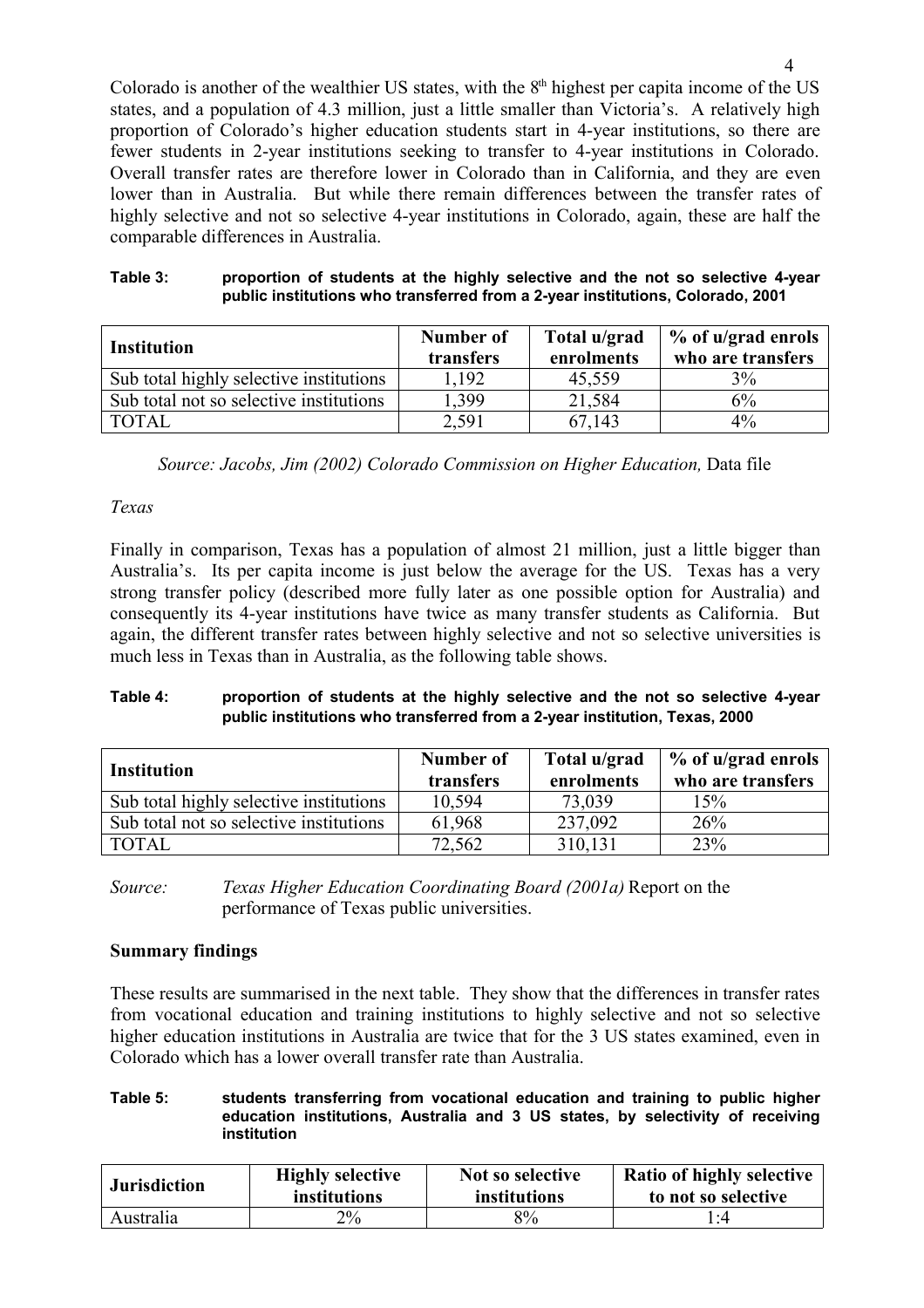| California | $6.5\%$ | 13% | .                    |
|------------|---------|-----|----------------------|
| Colorado   | 3%      | 5%  | $\cdot$ $\cdot$<br>. |
| Texas      | $15\%$  | 26% | . .<br>. /           |

5

This finding is particularly striking when one notes that the difference in transfer rates is lower in California, which formally segments its highly selective and not so selective higher education sectors, than in Australia which has a formally unified national system of higher education. This may not be a fundamental concern if Australia maintains its recent policy of retaining vocational education and training's concentration on skills development. In that case the policy goal would be to improve the equity performance of the highly selective institutions, or if Australia is to return to segmenting its higher education sector, to improving transfer rates within higher education.

But if Australia is to increase the role of vocational education and training in providing shortcycle higher education it will need to improve the transfer of students and credit from vocational education and training to higher education.

### **3 options for increasing the transfer of students and credit from VET to higher education**

Three options for increasing the transfer of students and credit from vocational education and training to higher education are considered here: curriculum mapping; expanding VET's role, say into associate degrees; and establishing a core curriculum.

### *Curriculum mapping*

The first option of mapping curriculum in vocational education and training and higher education comes naturally in Australia. Higher education institutions are used to transferring students and credit based on a comparison of other institutions' programs with their own, and recently the results have been recorded in partnerships, pathways and credit transfer agreements with vocational education and training institutions. This is acceptable but labour intensive and patchy. A more systematic approach to mapping curriculum is inhibited by the current implementation in vocational education and training of training packages, which are based on (a) competencies (b) in workplace skills (c) assessed in the (simulated) workplace. As Wheelahan (2003) observed, this does not develop the knowledge that underpins all skills, including workplace skills; it does not develop skills other than workplace skills, such as learning how to learn or study skills; and it does not develop students' capacity for selfevaluation, critical reflection and career planning needed to manage a career beyond the demands of the immediate job.

Even if vocational education and training does, incidentally, develop underpinning knowledge and study skills as claimed by the Australian national training authority (Byrne, 2003: 38) there is no formal record of such achievements since vocational education and training's statements of achievement record only workplace skills assessed in a real or simulated workplace. One possibility would be to develop support materials for each training package which were a brief statement of content and context for adoption by those providers, institutes and systems that wanted to increase their role in short-cycle higher education and thus maximise their graduates' credit transfer to higher education. The Australian national training authority does not normally tolerate such variation, but it is accepting that some institutes are recording grades on statements of achievement for much the same purpose of maximising their students' transfer to higher education (ANTA, 2003b: 16), so the authority may consider a similar concession to maximise credit transfer.

#### *Associate degrees*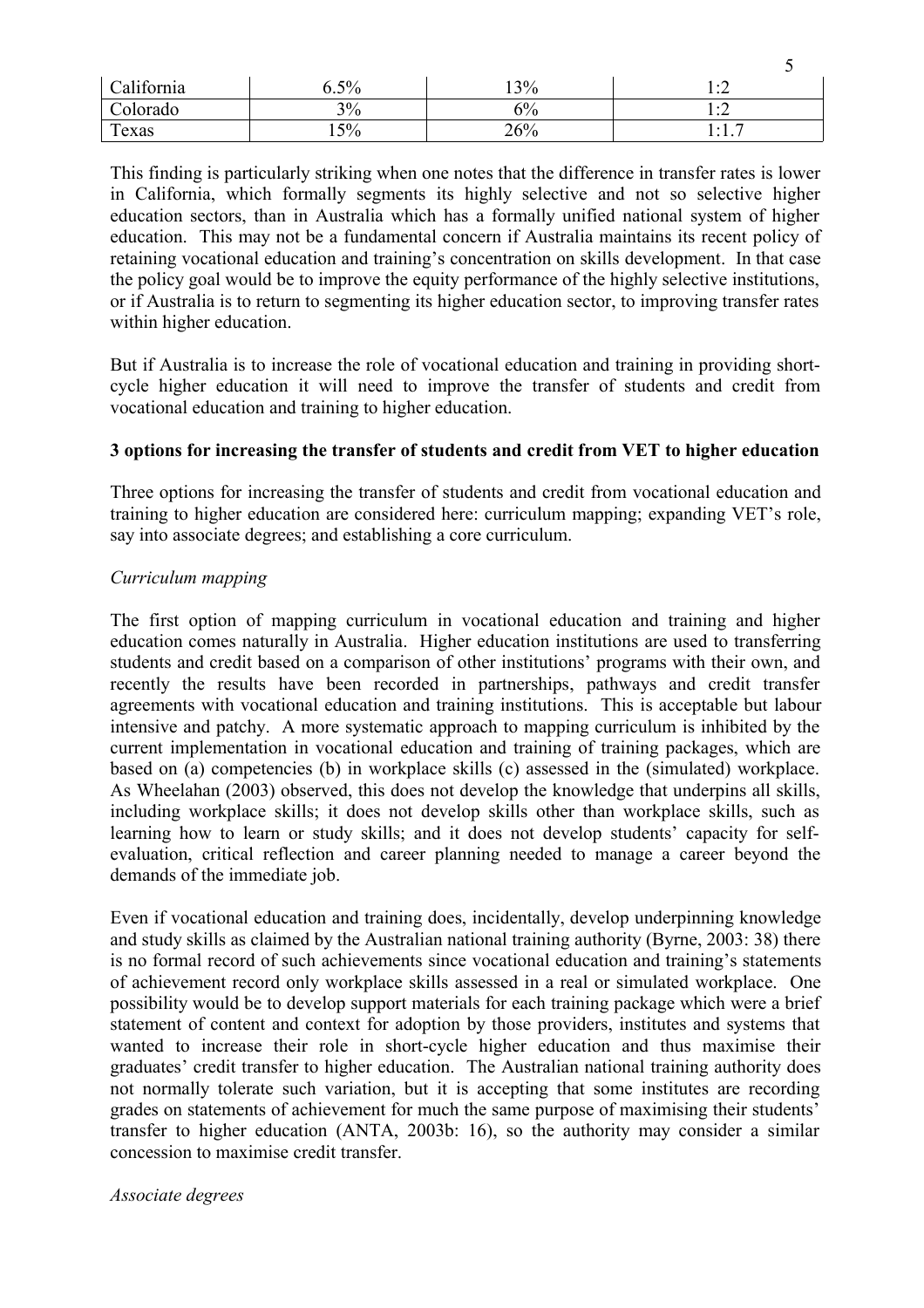Another possibility would be to allow vocational education and training institutions to broaden their role formally in short-cycle higher education by offering associate degrees similar to the US 2-year colleges' associate degrees or the UK further education colleges' foundation degrees. While this option has some attractions, it raises three critical issues.

To play a strong role in student and credit transfer associate degrees would have to be conceptualised differently to vocational education and training's almost current exclusive engagement with competency based training. Associate degrees would also have to be accredited through higher education's quality assurance processes, or at least not through vocational education and training's current processes which atomise knowledge into modules and thus limits the extent to which such learning can be re-aggregated into the kinds and levels of knowledge taught in university courses (Stevenson, 2003). These differences may cause ruptures within vocational education and training.

Secondly, there may be some concern that by increasing vocational education and training's formal role in short-cycle higher education the sector would reduce its commitment to skills development. This is a real risk since the US 2-year colleges are much weaker in vocational training than Australia's vocational education and training sector. The UK experiment in foundation degrees is too recent to know whether the risk may be avoided in that country.

The third issue is: who pays? One understanding is that higher education is the Commonwealth's responsibility, whether it is short-cycle or full degree (the Commonwealth currently funds associate degrees, advanced diplomas and diplomas offered by higher education institutions) and whether it is offered by higher education institutions or vocational education and training institutions. Another understanding is that funding vocational education and training is mainly the responsibility of State and Territory governments, irrespective of whether the institutions are offering vocational training, further education, adult education or short-cycle higher education.

### *Common curriculum*

We noted earlier that Texas 4-year institutions accept twice the proportion of students transferring from 2-year institutions than California, and that this is more than 3 times the rate in Australia. Transfer is so strong in Texas' at least partly because of the state's particularly strong and longstanding transfer provisions. The *Higher Education Coordinating Board Act* of 1965 required the development and implementation of a basic general academic core curriculum that, when taken at a public 2-year institution during the first two years of study, would freely transfer without loss of credit among all the public institutions of higher education in Texas. Subsequently transfer curricula were developed specifically for several disciplines and transfer curricula have been continually revised since then. The common core curriculum is supported by a common subject numbering system for the state ((Texas) Higher Education Coordinating Board, 2001: 10, 11).

Texas is not unique in legislating a common core curriculum for vocational education and training and higher education, and this is not the only tool available to legislators. A survey of the US states found widespread use of 7 tools for supporting transfer: state legislation articulating the transfer mission (30 states); statewide frameworks or networks supporting voluntary cooperation between institutions (40 states); state collection of data on transfer patterns (33 states); giving students incentives and rewards for transfer, such as financial aid or guaranteed admission (18 states); statewide articulation guides describing the requirements for subject and institutional articulation between two-year and four-year institutions (26 states); statewide common core curricula (23 states); and common subject numbering systems (8 states) (The Education Commission of the States (2001), quoted in Wellman, 2002: 15).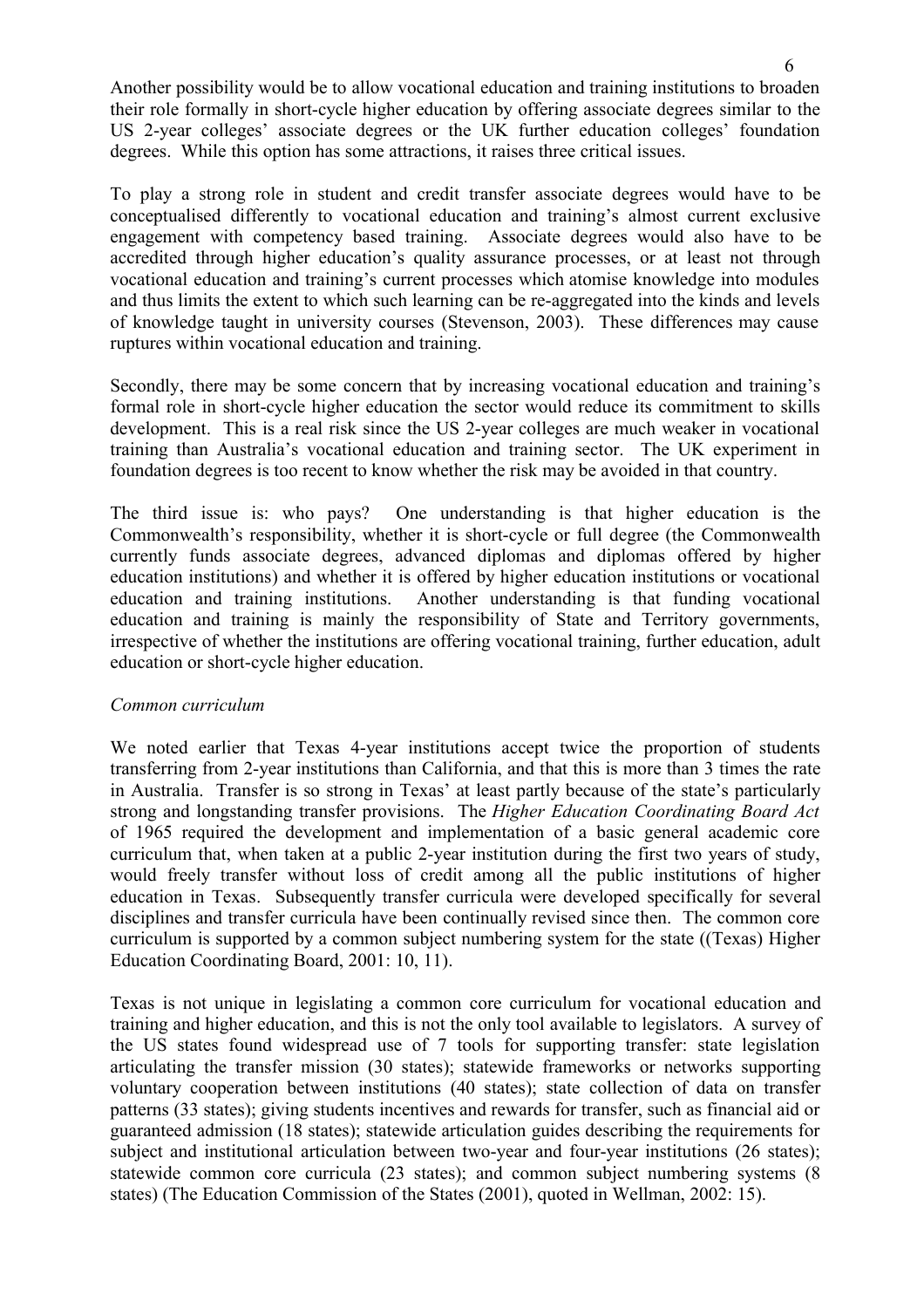I do not advocate at this stage a compulsory core curriculum along the lines provided by the state governments of Texas and other states with strong transfer provisions. The option is presented to indicate the range of options available, and to note that at least some jurisdictions have considered it necessary to strengthen vocational education and training's role in shortcycle higher education.

Finally, assuming that Australia does wish to strengthen transfer from vocational education and training to higher education, it needs some way of monitoring performance.

#### **Improving Australian data on student transfers**

The figures we have considered have been of relative transfer rates since absolute transfer rates are likely to reflect factors specific to jurisdictions and institutions. But it is precisely such specific factors that are important in monitoring the performance of a system in providing a range of opportunities through diverse institutions. However, the data on rates of transfer of students from vocational education and training to higher education are problematic and to some extent controversial, and so the first issue one encounters is determining accurate transfer rates.

In its issues paper on the interface between higher education and vocational education and training for the *Crossroads* review of higher education the Commonwealth refers to data on non overseas students commencing bachelor degrees or below who were admitted on the basis of prior tafe study in Australia to conclude that 7% of higher education students transfer from vocational education and training (DEST, 2002b: para 22). Doughney (2000) and Wheelahan (2002) doubt the accuracy of these data.

Decisions on student admissions in higher education institutions are typically taken by specialist selection officers in November-January each cycle. Data on basis of admission is typically (but not in all institutions) collected as part of the enrolment process which is completed in February-March and authorised by program coordinators who are often not the same as selection officers. The statistical part of enrolment is of little interest and more of an annoyance to students and the staff who are enrolling them under considerable pressure of time and other circumstances. Many institutions do not spend much effort verifying data on basis of admission and other statistics of little direct interest to them.

The Department of Education, Science and Training also requires institutions to collect data on the highest qualification attained by non overseas students before they commenced a bachelor level program or below. In 2002 some 11.5% of such students had a tafe award as their highest qualification, 64% more than the proportion of students admitted on the basis of a tafe qualification. This is possible because a student may have a tafe diploma but be admitted on the basis of a secondary school certificate which is a lower qualification but more usually used for selection decisions.

Again, there are doubts about the accuracy of these data. But even if they were accurate Doughney (2000) and Wheelahan (2002) argue that they still understate the extent of student transfer from vocational education and training. This is because there are at least some students who have a higher education award, subsequently a tafe award and transfer to higher education but who would not report the tafe award because their higher education award is a higher qualification.

There are also intriguing differences in the time trends for these data. In 1994 some 5.5% of bachelor students were admitted on the basis of a tafe qualification. By 2001 this had increased by just over 27% to 7.0% of students admitted on the basis of a tafe qualification. In comparison, in 1994 some 7.0% students reported a tafe award as their highest qualification.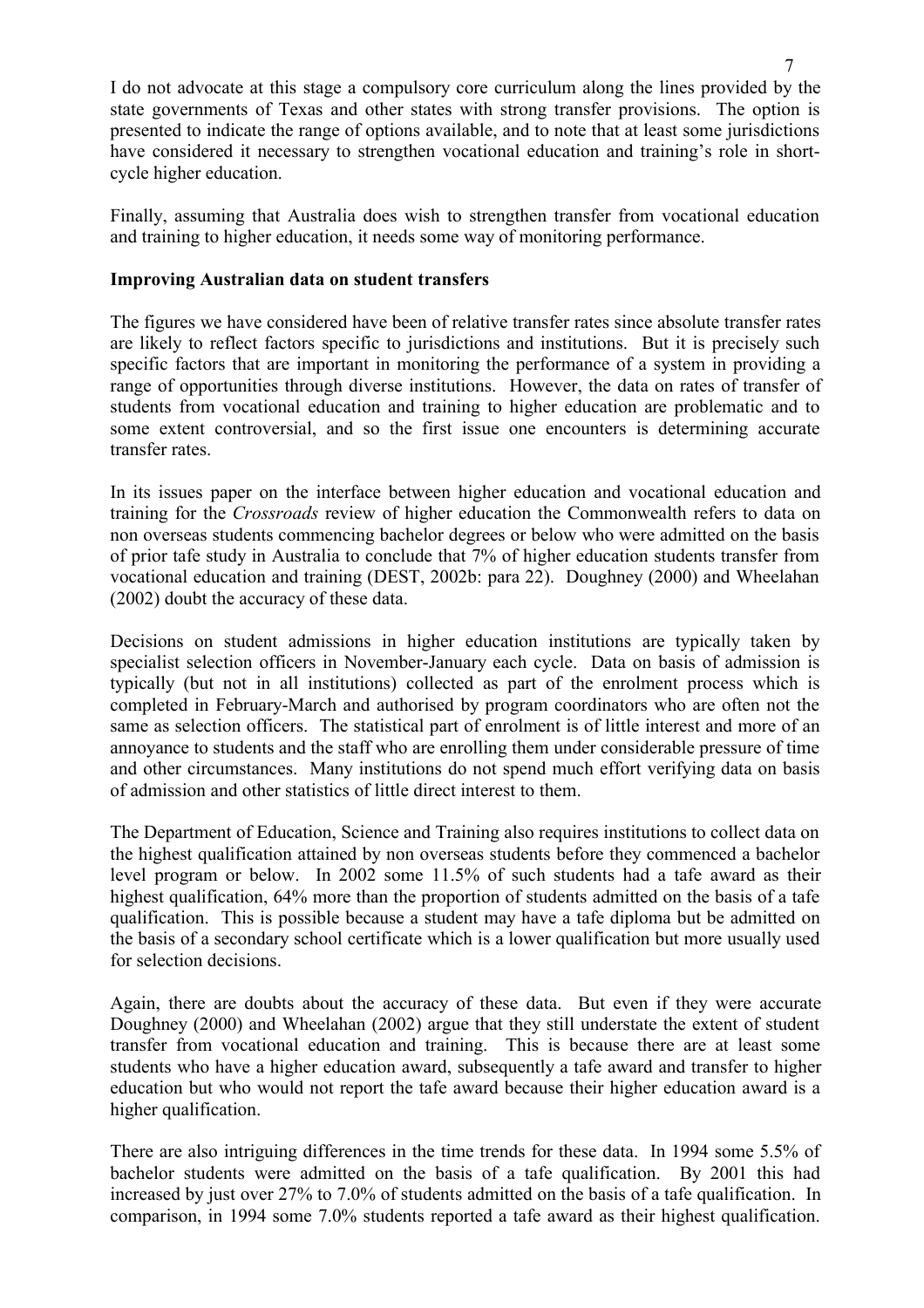By 2001 this had increased to 11.5%, an increase of just over 64% almost than twice as much as the increase in the proportion of students admitted on the basis of a tafe qualification.

Again, there are a number of possible explanations for these different trends. But in the absence of further information they remain speculative and cast further doubt on the accuracy of the data. One may enjoin institutions continuously to improve the accuracy of their data collection, but even completely accurate snapshot data of this type would not give a good picture of student flows between sectors and institutions. This problem has been encountered in other jurisdictions. Some 33 US states specifically collect data on student transfers (The Education Commission of the States (2001), quoted in Wellman, 2002: 15), and many of these require institutions to report students' social security number. This not only helps to protect the integrity of the student support and reporting systems, but allows the state to calculate accurate retention and transfer rates taking into account all transfers between institutions and sectors, and other longitudinal data on student flows more useful for planning and policy analysis than the snapshot data available currently. Similar techniques have been recently recommended for Queensland (Gardiner, 2002: recommendation 8), Australian vocational education and training (ANTA, 2003b: 16), Aotearoa New Zealand (Ministry of Education Te Tāhuhu o te Mātauranga, 2001: 8), and Scotland (Scottish Parliament enterprise and lifelong learning committee, 2002: para 126).

### **Conclusion**

Returning Australian vocational education and training to the general role it had over 30 years ago, and to the role the sector currently serves in Aotearoa New Zealand, the UK, many Canadian provinces and many US states would expand its role in providing short-cycle higher education. This would place pressures on the sector's policy, planning, funding, curriculum approval and quality systems to broaden their outlook from their current specialisation on developing skills for employment, to providing general education in broader range of skills and knowledge. It would also require significant changes of higher education. The differential rates of student transfer to Australian higher education institutions suggests that the current informal arrangements are not adequate to support systematic and equitable transfer from vocational education and training to higher education. Of the seven common mechanisms to support student transfer in the US three are considered for possible application in Australia. While legislating for a common curriculum would be unlikely to be considered necessary or desirable at this stage, the experience in at least some US states that systematic and equitable student transfer requires stronger mechanisms than curriculum mapping and expanding VET's role in short-cycle higher education.

### **Acknowledgements**

I thank Jim Jacobs of the Colorado Commission on Higher Education for providing a data file from his research group on transfers between Colorado 2-year and 4-year higher education institutions. This paper is based on Griffith University's submission to the Senate Employment, Workplace Relations and Education References Committee inquiry into current and future skills needs (Moodie, 2003) and I also thank Professor John Stevenson of Griffith University for his comments on a first draft of that submission.

### **References**

Australian National Training Authority (ANTA) (2003a) *VET - what is it?*, http://www.anta.gov.au/vetWhat.asp.

Australian National Training Authority (ANTA) (2003b) *Shaping our future: creating the national strategy for vocational education and training 2004 – 2010, a discussion starter for*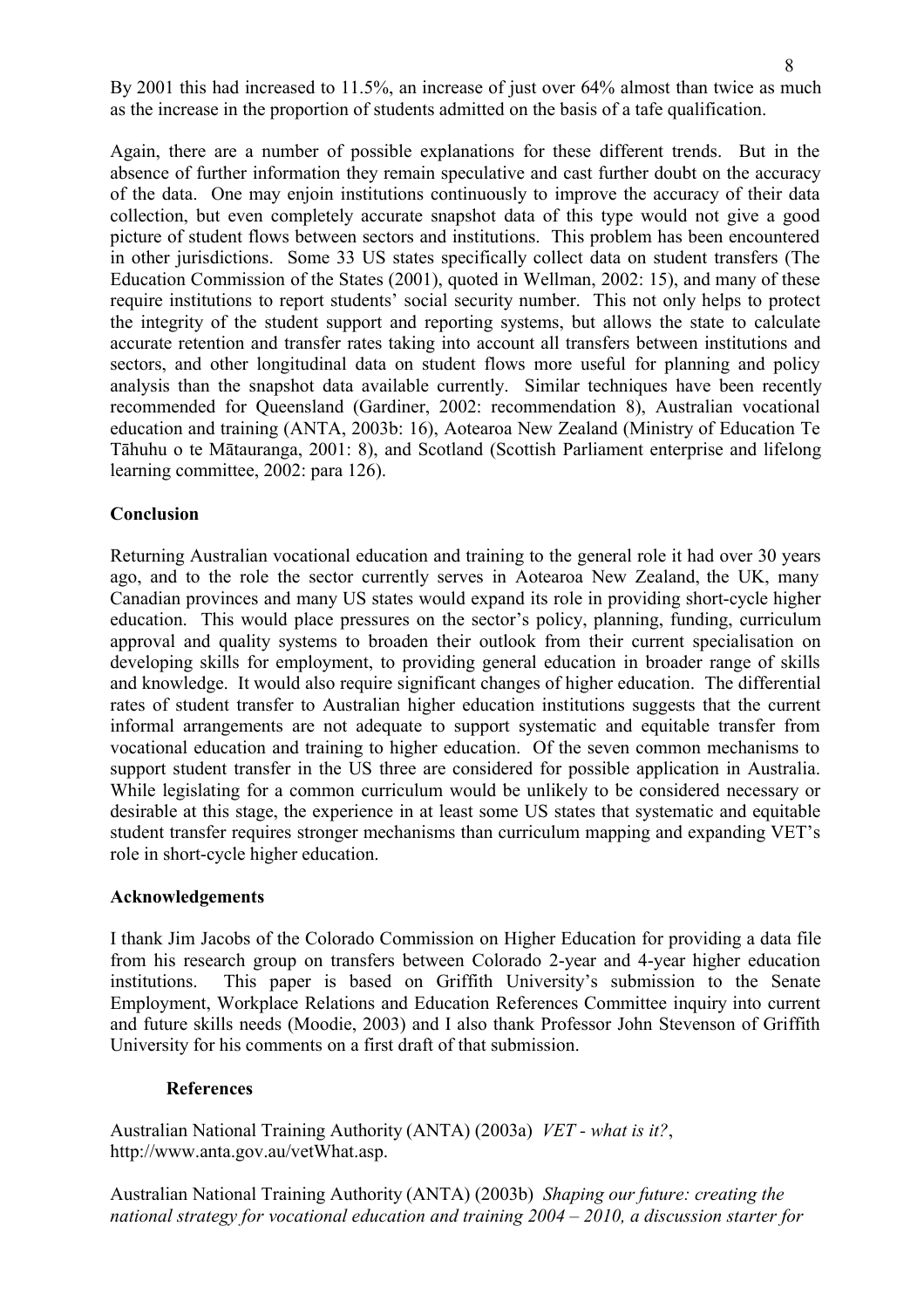*the next national strategy for vocational education and training 2004-2010*, http://www.anta.gov.au/images/publications/National\_strategy-discussion\_starter.pdf.

Byrne, Paul (2003) 'VET is worthwhile', *The Australian,* 12 February.

California Postsecondary Education Commission (1998) *Factsheet 98-1, composition of higher education in California* http://www.cpec.ca.gov/FactSheets/FactSheet1998/fs98-1.asp.

Davis, Susan (1989) *The Martin Committee and the binary policy of higher education in Australia,* Ashwood House: Melbourne.

Department of Education, Science and Training (DEST) (2002a) *Higher education student statistics, 2001*, http://www.detya.gov.au/highered/statistics/students/01/tables/'2001table15'!A3.

Department of Employment, Education and Training (DEET) (1993) *National report on Australia's higher education sector,* Australian Government Publishing Service, Canberra.

Department of Employment, Education, Training and Youth Affairs (DETYA) (1996) *Higher education students time series tables,* Australian Government Publishing Service, Canberra, http://www.detya.gov.au/highered/statistics/timeseries/'TBL 1'!B1

Doughney (now Wheelahan), Leesa (2000) 'Lifelong learning and student data collection in Australia', 9th Annual Vocational Education & Training Research Conference, Coffs Harbour, 4 July.

Douglass, John Aubrey (2000) 'Institutional differentiation and coordination: a case study of California', mimeo, Centre for Studies in Higher Education, University of California, Berkeley.

The Education Commission of the States (2001) 'Transfer and articulation policies', *State Notes,* (February), Denver.

Furth, Dortea (1973) 'Short-cycle higher education: some basic considerations' in OECD *Short-cycle higher education: a search for identity,* OECD, Paris.

Gardiner, Margaret (2002) *Review in Queensland of pathways articulation through the postcompulsory years of school to further education, training and labour market participation*, http://www.training.qld.gov.au/reports/gardner/index.htm.

Jacobs, Jim (2002) Colorado Commission on Higher Education, *Transfer data,* personal communication (data file available from author).

Kangan, Myer (chair) Australian Committee on Technical and Further Education (1974) *TAFE in Australia. Report on needs in technical and further education*, Australian Government Publishing Service, Canberra.

Martin L H (chair) Australian Universities Commission, Committee on the Future of Tertiary Education in Australia (1964) *Report,* Government Printer, Canberra.

Ministry of Education Te Tāhuhu o te Mātauranga (2001) *Interim statement of tertiary education priorities (STEP) 2002-3*,

http://www.minedu.govt.nz/index.cfm?layout=document&documentid=7366&indexid=1216& indexparentid=1028.